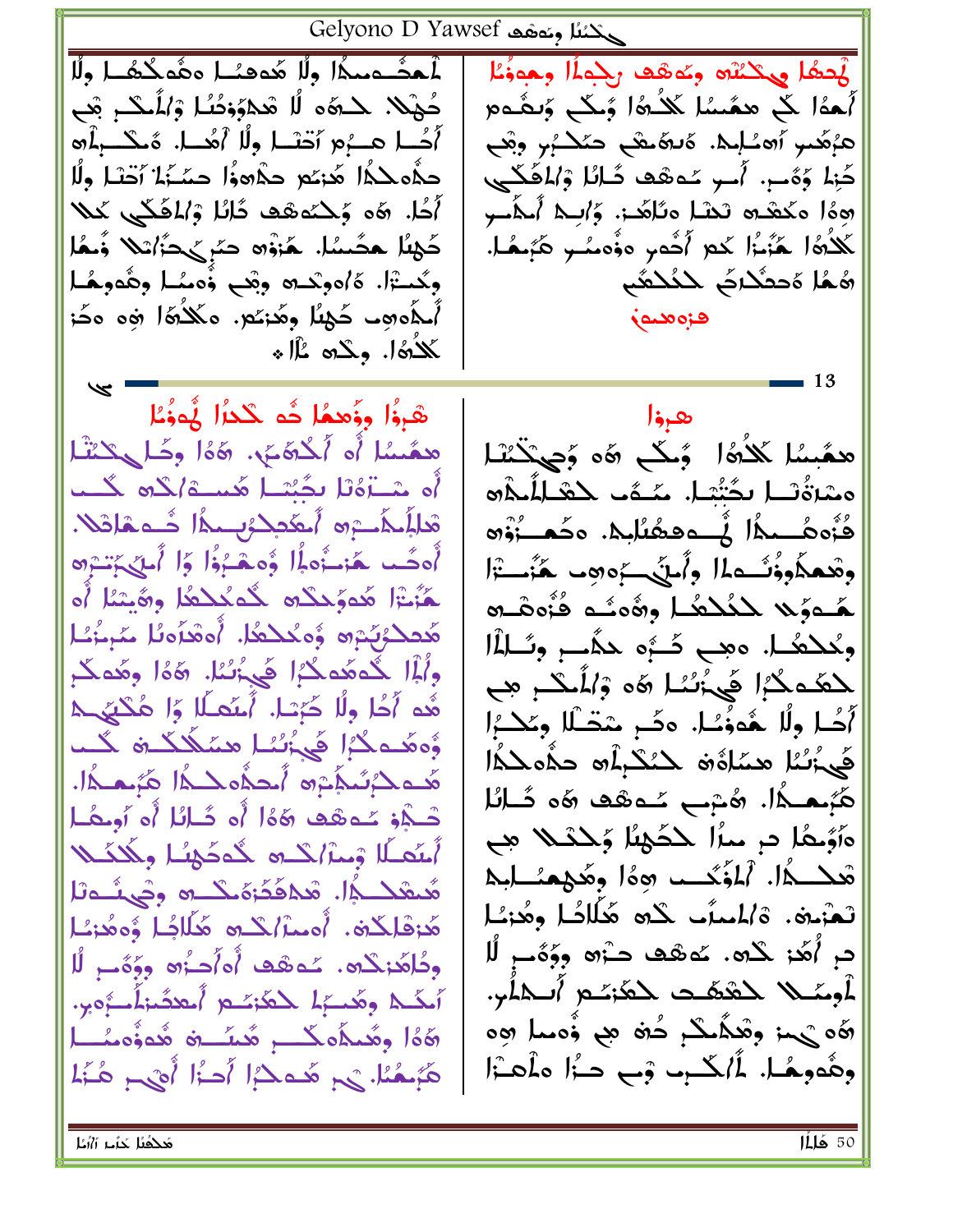Gelyono D Yawsef مَحْمَد بِهِ الله أعفَره تعُملا. 26% وهُيئِما ومُعِلَّم ـهقــه تمعُــه له، وَهُ مَ سُــوهِــهِ ىگە كەكترە كىتىگە جاپارە. أەجار گ لْمُكَعْسَدِهِ مْسَبِ سَنُمِيَّةُ سَدَّةُهِ. تَعَاوَٰانُا أَه هَٰٓبُـِهُـا وُٓهِـنُـوٰذُا وُمِيكَـٰئُـا ەكَرْكَىم كَمْ حْكَمَاوُا ھُلَّا هَزْمَهْمَا أَكْدَّهُ مُلْ مَدَّجِدٌ مِنَّا. أُوحًا رَوُّة ݣَالْ وُو وِمْدَوْلَمَا وِيَكْتُدَا كَلَاهُمَا هَذَا حَدَّاتِ. وْْوِسُا هَٰٓبَهُا هُرَجِعَيْنَا أَو أَهٰهُنَا. دةُةكُلَّا وفُوسُا هُبُعا هُدَهْمٌ هَنَاسًا أَه حِكْسُا أَحْدُثُ أَسْتَمَرَّمَ النَّاسَةَ ەُكْتَمْكَـــ ، ھُنَـــە كَلْمُكْسَــا كَلَاھُمُــا لكتوشف أَو أوُجعًا. أَو هُنبوًونَكُبُو لَكُم وْالْمِحْمَدِ حَسَّمْعُهِ أَوْحَمَٰا. هَاسِعَةِ هَزُوَّا وَۦۿؘٮعُثُم}َتِ۞ ٱ؎ٚٞڹٛڹٲ۠ٳ؞۞ٮۢٳٵ؞ٵٛ كْمِبْزُا وهَيْمُشْدِيْهِ هُزُجِيْلًا. هُنَّت حِكْمُا أَحْدَهُمْا. وْاصْدَه هِمْنَوْ أَهْ فْشَا حكنُسًا كَلَدُّهُ ُسا وحْسِدِهِ أَحْسَدُوْذُ! وُّه هَجُبُنُهُمْ مَنْ وَهُنْهُمْ هُو. أَه أَحْسَنُهُ لْمُوَكَسِيةً وَمَعْشَيْتُ وَهُوَيَسُمْ وَهُدَاءَ وَ هُزْسَمِكُلُو کُنْ شَعْبًا هُنْ وْجِئْشُرُوه. وسُنك لِكَعْسُلًا هِبْ وْجِئْسُهِ. هُنَّكُ هَنْكُمْ أَوْ حِكْنُنَا أَحْدَّهُ سَا. وَهُوَحْدِهِ معدَّ الصَّد المن بنَّص الشَّكْرِ الشَّكْرِ لكَمْهُفْ هُدْ: أُو يُبِكُزُولُهِ لَكُمْ قَدْ: مشىماً أمْ بِصَٰدٍ لِلْمُؤْكَسِــدُه وسُوهُكَ لِلْحُبِ وُبِ الْمَعْلَمِيمُ أَرْقَلْهُمْ ا وئەشىك للەھشمىلەن وئىلىىئە مَكْسِمُ الْمُحْسَدِيةَ الْمُسْتَمَمِّ الْمُسْكَسَمَّةِ الْمُسْكَسَمَّةِ الْمُسْكَسَمَّةِ الْمُسْكَسَ لَمِحْـه الـْ هَكَـهِ حِكْسًا لَمَكْتُومًا . وَوِلًا أَحْدَّمُ". ولَّا تَعْلَلْ شَعْدَهِ حُدَّ تَابُلْ. تَـملَّا حَضَرِ حَدَّائًا. ۚ هُولًا صَرَٰٓءًا هَـٰٓءَ أَه ولَا فَكُمُا مِمَّزَو كُلُّهِ كُنَّبَهُ! للنُّبِلُمُ هَٰٓبُعِيمًا وُٱلمُوهِبِ كَهْشُدُهِ هَبُعِيدًا وَشَدْيَا أَوْ هُمْيَا وَوْو وفُزْهِ هُــده وكُــدهُــا. فوســم بِكْـنُبُــا مُعطَوُبُتِ و وَ مُعْطِفًا. وَانْكُلْ أَه كْلُوْمُــا. وەْھشە ئەھف أَوُمْصًا. يكشا أحدىك ومحتفظت تكري أَوْهَا هِمَّالِ الْمَسْرَةُ مِنْكُمْ مِنْ مِنْهُمْ مِنْ كَـــوهُـْ أَو أَوُّــصُــا أَو هَوَّتْ هِنَّا جُوَّا وهَكْسُمْ هُدْ وَالْمَدْ هُدَ الْمَسْمَعْ مِكْسُمْ الْمَدْ تَعْسَكُتُ وَهُدُمُ مَكْسَمًا يُحَدُّواً. هَٰلَٰكًا أَو حِكْنُكُمْ أَحْدُوكُمْ. وَو وَحِبْرًا وَو كَلَّهُمْا. وَمَحْدًا وَهُدِكْدًا هَّنْتُوا هَصْ هُدكُمْ هُنْدُ هُوَكْ مَدْهَدٌ وَهُ ئے هُد دُخَ وَةَ مِنْ مَكْتَـَـت أَدُّا ووَّەئر. ةُمحكَّدْهُكُلُّه كُوفْتْز أَعْدًا. لِلْمُوَمَّسِلَارَهِ لا شَدْؤُرُوحُنَّسِدَا. شَت ھَالْمَا أَه حِكْمُا أَحْدَّمُا. وَاللَّا وُهِ مَكْس حكْنُسًا كَلَادُهُ سُـا. وَٱسسُــا وِهُودُهُسًـا رةُ مسم أكَّس أصْلِهِ مَا أَيْ الْمَسْلَمِينَ مِنْ أَنَّ الْمَسْلَمَ مِنْ الْمَرْكَبَ آهگُکَے کُے ثَــُه. ةَائُــا مَنْسُـت مكَّدِيْكُمْ كُمْ فْشْزْ وَّٱلْلا وْهَنَّبْ وْشَا لِكُمْوَكِّدِهُا هُدِهِكْدِهُا وِهُتِّئِبِ هِـزُوًّا. محكَّم مَنْ النَّامْةِ الْمَوْالِينَ مِنْ الْمَحْمَدُ مَحْدُمًا حَبَّ أَآتَنَا  $\frac{1}{\sqrt{2}}$  فَالِمَا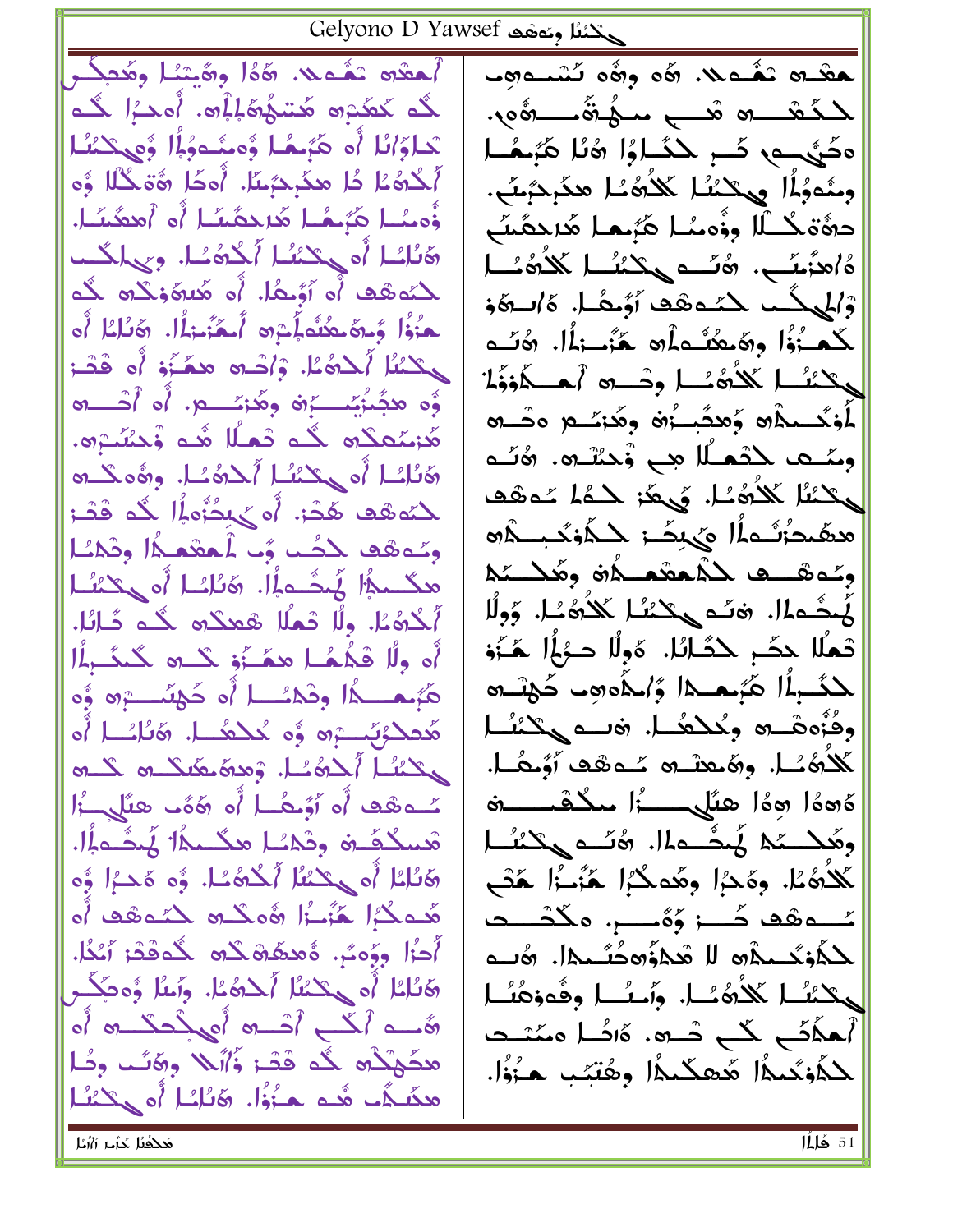Gelyono D Yawsef مَحْمَدُ وَمَحْمَدٍ أَكْتُمُنْـا. وُه سْرَهُـــْرْبَه هُـــه هَٰكَااجُــا رَّهُ فَ الْمَالِمُ الْمَلَامِ الْمُلَامِ مِنْ الْمَسْرَةِ مِنْ مَنْ الْمَسْرَةِ مِنْ مَنْ الْمَسْرَ وَهُمَا، أَو أَبْ هُجَبِينُهِ أَيْرَوهِ هُوَ هُدًا وَا هَٰلَاتَـْـا هوَا. مِمَّــرُوماُه هِـــو هُـــرَا مَكَلاَثْـــا مذَكَّـــاًا. هَـُلْـُـــا أَه حَكْـُــا وهَكْلَاتْنَا هَامْ دْيْمْكِيْدْ. هُنَّمْ يْكَنْتُنَا أَكْ3ُمًا. وْيْزُوِكْ3ْ كُمْ تْعَلَّا شَّە قْتْ: ݣَلْاهُمْا. وَلِزُو حَتَّصَلًّا هِي لَمْكُمْلُّا مِنْ وحُوهُد أَو دَّائًا. أَو لِنْوِكْلُ لَا فَشَتَٰذَ وَصَّدِهُ قَالَهُ. وَلِيَ أَوِ لِلْمُوَجَدِيْمُ ا وَا هَاوْا هُـد كَهِنُا هُزُنْنَا. هَٰنُكَا أَه وْاوْھُـــھ مِـــ كَهْـُـا هُنُّـُـا. هُنَــه حِكْمُلَ أَحْدَهُمْ. وَحَدَّقُهَ سَأَحْدَهُ هُدَ حكْسُل كَلَاهُمْا. وسُمْعَتْ مِبْرَسِينَ هَٰلَاجُا. أَه تُزَّـهُ| أَب تَـْهَمَّـرَة وَهُـزَتَـْمِ هَكُلاحُــلبِــد. وتزحَّـــد تَـحـمُـــرة وهُـزعُـــم ثُم هُزْدَمٍ ». وَمُلْكُلُّ أَو حَكْنُلُّ أَحْدَوُكُلُّ حمُّےوُوْنَ هَنَّمَارِكَ. شَرَاسِكُمْ مِكْتَبَارِ وَّ تَعَلَّا مِيكْب حَدَّدَهُ حَبَّدَهُمْ أَ كلاُهُـُـا. وصرِ ٱلملكَــب لكـَــوهُف أُه حدَّائُه أَا أُه حجَّ هُما أَا بِهُــزًا كَــره وَحِبْلِهِ حَدَّانُـما الْمَحِمَّىُـهُـما لَهٰـزُوه لَّمْكُمْ مَكَّلْمَاً لَمَحْمَلًا. هَالْمَكْلَّا أُمْكِكْسَا لَمَعْكُمٍ صَاهْ الْمَدْمُ لَهُمْ كَفَكُمْ أَكْمُصُلْ وَكَعَنِصُم هُوكُده كُوهُكُوصًا كْلُوْمُــا. وَحْكَرْمُــو أَمْـبِ لْمُودُا. أَه كَمُعْقَفَ هُسْتَمْكُلُّهُ وُءَهُدًٰا وِلًا ضُلَّ هُكْسُدْهُدْ مُنْسَدُهِ وُهِ هُـــزُا وِلا مَعْدَهُ الْمُكْتَبِ أَوْ الْمَالَةِ مِنْ الْمَحْمَدِينَ الْمَسْتَمَاسَةَ وقَبَّ لَمَثَّـه اُل أَحْــوَٰهِ الْمَــوَٰهِ إِنَّ أَو وهِب لَمِثْـه!! لَمْلُــهُ ها أَهــذَوَّه. هُهبُلا ۞كُدُهُ وهَٰزِيَّــمِ وَهُۥُا وُهبِيُنَـا. وْْوِمْنُسْجُلْ. وْݣَالْمَا أُو حِكْنُنَا أَحْكُومْيَا. هُنَـم حِكْـنُـلْ كَلَاهُـُـلْ. وِنَهُ ــزُانَكُمْ وَهُو يُوووُا مَيْآتِ لِكَنُوهُو أَو أَصَرُا ٱلمعدَّب للصَّفْع حَزْرُه ووَقَع دَتَّهُوَ ٱ ووُدًى. أَو يُؤَمَّرُا أَحْسَنَ أَبِ لِمُؤَمَّدِهِ تْدە لمُوْكَسىدە وهُكْسًا ھەمُ ھْىكْسَا وضْهَا مِكْسِمًا هَدَّدَوٰا أَو أوجِدًا. هَنَامًا أَهْ يَكْنُنَا أَيْحُهُ سَا. وْهِدْوِيْحُدِهِ ەھْــوْۋُا. ھُنّــو ـــكْنُــا كَلَــدُھُـــا. أَحكت جَحَزَاتِي أَو ذُهَا وَا هَلَاتْا أَو ؤهبةو مكساتيرة بموصله ومصر هَٰلَاتْا. مفَحُرًا هُحُا ٱحكَمَ حَدَّىكُا هَدُا لَمُحًا هُ مَدْدُمُ! ثُم هُزُدُوه. هَنْكُمْ أَهْ حَكْسُمْ أَحْدَّهُ ـْ. وِهْعَكْمَ حمُهُوَّوْهِ. هُنَه كِكْنُا كَلَاهُ مَا. وَحَصَّر سبُعُماُ حَثَّا لَلْمُزَاحِضًا. أَو حقَنِكُ و مُذْهَمَ السَّرِّ رَهُ أَنْهُ مَا أَحْدَثَ الْمَدَّمَٰ: مَّت كَرِمًا هَيُتِمِدًا لَا أَوْهِيهِ مَنْ كُتَا. هِي كَبِلًا هَبُنِعِمَا لِلْقُصَّدِ هَٰهُ يُٰذًا. هَامُمَا أَه حِكْمُا أَحْدَهُ مَا. وِهَدِكْرِجْدِهِ هُنَـمٍ حِكْمُلُمْ كَلَاهُمْا. وِهَٰٓءَبِ لِلْعَذِّسُـمِ لِكْعَنَّكُمْ هُبْ ٱلْكَعُبْدَارِ وَٱلْمُكَّةِهْدَا. أَهْ

مَحْدُمُا حَرْبِ ٱٱرْحَا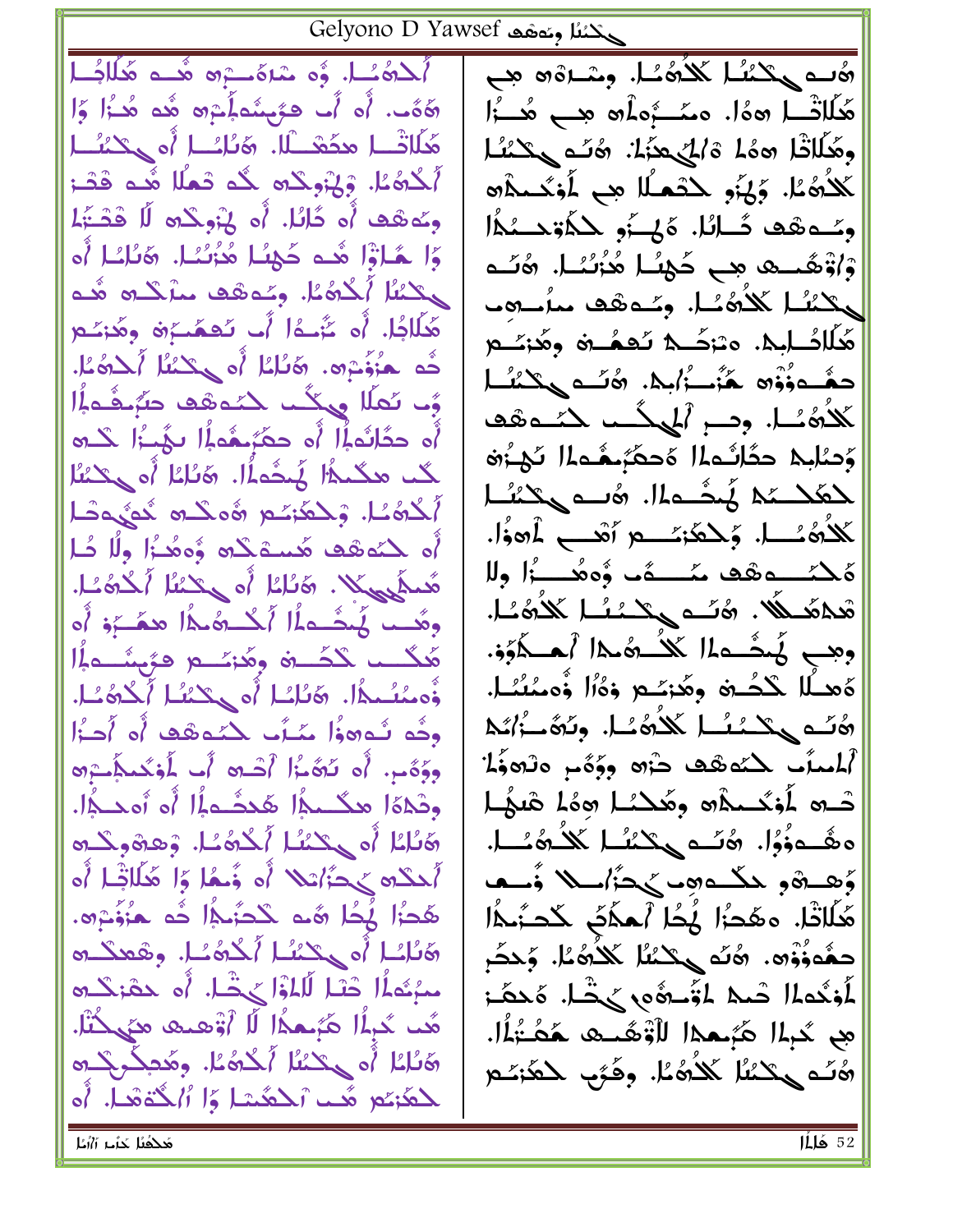Gelyono D Yawsef مَعْمَد بِهِ لِمَعْدَمِهِ جب حقَّقصا ولُحْقَقْطا وَصَنَف مُعِكْرِبُدِهِ لِمَحْمَدِهِ مَا كَمُثْلِ مَحْتَرَا وَا هَسْتِهُنَا وَا غَوْثًا. هَالِمَا أَه حِكْمُلَا لأحمده هب حْكْتْل تَثْمِحْدَاْثَل أَكْدُمُـْا. وْمِجَمْلِكُـدِ كُنْدَبِلَٰتِهِ شُـهِ وثَوْمَا. ۞نَـه حِكْنُنُا لَكْنُهُ ـَـا. وَرَحِكُمْ وَ تَعُكَّــــَةٍ أَو هَنَّـــزًا. أَو هَجَعْلَكَـــرَه للنَّابُلُه حَقَّـه هَذَا الْمُؤْسَرُا. هَ وَجَـ لْكَعِيهَ حَقْلًا هُــو تَوِجِئُكُــْرَهِ ۚ كَالَّـبِ هُــو أُف كُعدةَ حَتْسًا حِبْنِيْسُد مِكَحْسًا. هَّزَفَ مِكْلِمًا هَالِمَا أَوْ حِكْمًا أَحْلَامًا. هُنَــهِ بِكُنْنُــا كَلاُهُـُــا. وهَٰحكَـــه وهُدمْكُلُو عُوهُد ثَالُل دْهُمْيِشُولُا. ئے ہُف گائے مُرئے ہو. مگترمہ أه معكَنِهك من الله الله عنه ودُمْهَا للأوئب ملأره وهكئها هؤلم تتغسللا هَٰذَا حَيْد أَه فَكَيْهَا. هَٰنُكُمْ أَه ەقەتكىما. «ەئىم يىلگەنىما. حِكْتُلَ أَحْدَّمُنَا. وَهِ وَحَصَّلَ وَا مَتَنَكَّدُواْ وؤُسِيفٍ مَتَنَكَّبُ وَإِلَّا بِعَكِّنْتُ لَمْ مَدْدُهِ . كَسْقَكْلُهُ، أَوْ ذُوسُلُ هُبُمْلًا هَٰذًا وَضُلَّ الْمَنْسَمْكُمْ الْسَرّْهِ مِنْ الْمُمْتِمْ لَسْمَوْهِ يُطْلُ أَو قَدْرًا مِنْهُمْاً مَدْوَجِدْو. وَأَبْل كَبِهْـــه. هُنَـــه حِكْنُــا كَلَاهُ ـُــا. عْلَ أَيْ حَكْسُلَ أَيْحُدُهُ صَلَّى وَجَعَمَ وَحَكَّرَ وَلَا أَي وهَكْسُهِ أَجُا هَبُها جُلْتِبِ أَسْرَبْهِهِ. أَحُـــا حَاتــــُبْلُم وَهِ أَسْهَدَ ـــْمِ . أَه مكَعلاته حبُّ مَكْبِحُا حَبِسُا مَدَّعْكُمَ أَه أَحَرُّا مَّحَجًا خُوْبِسًا وُب وَهْدَمْ الْمُدْكَّرِ مِنْهُ. ﴿ وَالْكُلْمُ الْمُلْأَوَّةُ مِنْهُمْ مِنْ هتود السناس المستورين والمستورين وأحدُّےملا عُدْدے دُے مُلاَّسْا أَحْدَّمُ". وُحْمَعْدُمِعْهُ أَهْرَجُعَهُمْ أَشْرَه مأَسِكَتْلَ. مأَدَوِّسْدًا أَآوَهَنَّهُ ۖ دُرُهِ ۖ مِبْ أَ تَكْتَا أُو أَ لَمِيكُتْلِ. وَٰلَوَيْجُلْ اهْبِأُوا آدَه مْلِدُمْكَة أَحْبَلْا هَبْعَدًا. وْآدُه ئًا قَدْفَهُمَا كُنْ مُرَبِّ اللَّهَ مَنْ اللَّهَ هڤَىڤَىّ كْبِر هُزْمًا هزَّىكْلًا وِلَيْسِي وهُسستُمَلَّ أَحكْنَبُ أَوْثَسُوهِ مَمْ أَ َهْكُمْ هَيْ الْمُسْلَمَا أَوْقُسْتُمْسِ. هُ هُمَّتْ تُصطَبُّونِ أَو هوَبٍ هُذَا لَا سَأَتَتُنَا هُذِـُــلِ لِّلَحْـَـــلَلِ هَجُـُــائِلِ. مكْحـــدُّةِلْلِ مدهَم كُنُا. أَو لَا حَجَّةِلَا مَدعَجْوَنُا. لَا مدهَــدوُنُا. حَيْحَــتْوا معنَحَــزُنَا. حَبَـتْـا جحثْرًا مِنَجْبُنًا. لَّاوَعْنَا مِنْهُوعُنَّا. جَلْمَاتِ هدَهُوِسُلْ. لِهُنُمِي وِكُمْكُمُلْ فُزُوهُلْ. وحًا هَدَمَا مَانَبٍ حَا نَوْسَكُمْ هَٰدَكُمْ!. ِكْـْفِـذُّـيْ ِلِ مِجْزَوُّىًا. اِّلْكُتـْـوْلِ مِدَّـرَوُّىًا. لًا هكْتِي\ مهُرْزُنُا. لَا مَكْتَفَا مكْرِزُنُا. كَبْسَت خُوْثَا مِسْكُنَا. كَخُوْثَا لَّاتُوهَا وَحُدَّةَ لَا مِسْكُنًا. لَّاحُدَّةَ لَا مِنْهُنَّا مرْحِبُنَا. ۖ لِكَنِعُا وَمِدَةً حَتَيْنَا ۚ حُكْدَةٌ مِ لَّكُمْ شَعُلَ وَلَ هُدَهُ عَقَبًا شُمْلِكُوهِ هَرَجَةُنُل هُنُوهُــا. لَلْفُومِـُقْنُــو ولَلْكِلِمُنْقَوْــو لَّاأُهُدومُكَمْ أَه لَّا أُسْيَسْتَكُو مِسْحَمُلًا.

مَحْمُعًا حَبْء ٱلْمَا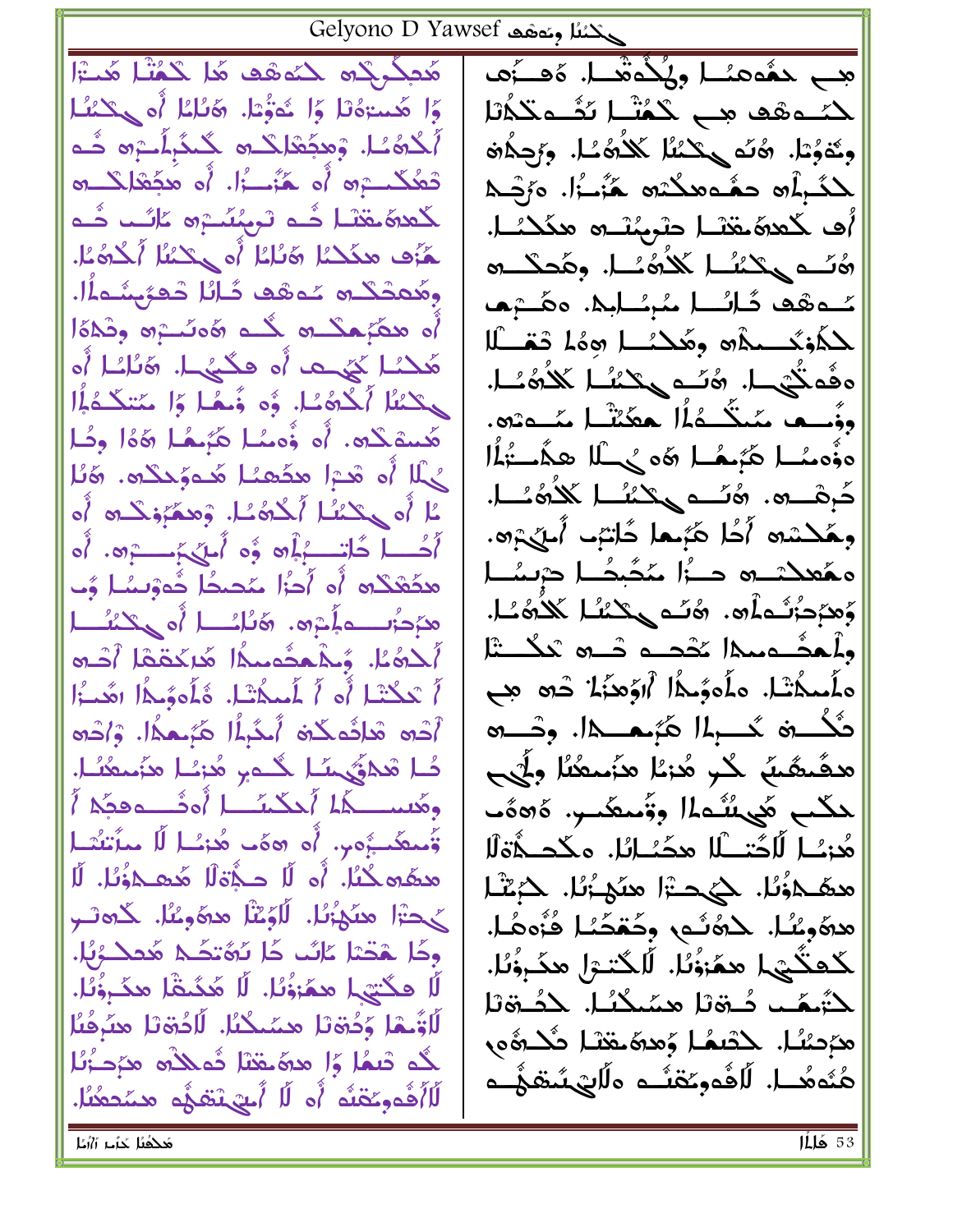Gelyono D Yawsef مَحْمَدُ وَمَحْمَدٍ ةَلَّاكَتُتِرَا هِجَ خَيْلَ هِنَيْهِيْنَا وَهَٰكَلِسْنَا. هسَّحعُنًا. هَ لِكُنَّتِهِ الحَجَّمِينَ السَّمِيْنَا أَەثُملَّى هُمَّىنَا وْمَهُدِسَّىنَگُمْ كَعْمَدَا ەَھسَّىْنُا. ەڭگ تىلاۋا ۇىڭتىئىر هَبْمَبْهِ إِرْهَكُمْ أَكْسِبُومِ وْهِمْبُوْكُلُو ڭىم ھَبْتمَسِن. ەلگۇسەر وھَكْسُسِر لْحُمرِ لَكُمْ جُلِكْمِيمَ، أُمكُمْ وُمسَّيَّوْمر َكَـقُومَٰكُمْ. هَكْرُومُـُو هُزُمْعًا \* أَه هَبُهُلْ. شُهُلْ خَرْجَعَتِبْ \* همَّسُل كَلُّدُّا مْكَــدُه وَاصًا حِعَسُـا. وَههَم حَرْبُهُا وِلًا ـهُمسكُفُـا هُوهُـُـكَى. يحشح وتنكروا أهمني ەَكْتەھْھ ئَالُا ەَرُىھُا وُھِكْيُا ھەمْ لَمُوَكَّدِهُا وَّحْدُهِ. شَـوْيُلا كَوْسُرِ كَلاَهُ صَال حمّ ذُها هَٰلَاتْ الصَّزْفِا، هَـٰٓئُو هُــٰٓئِ أُف للكَاوَنَ عَادًا وُلِكُنَّ دِهَ حَفَيْدَا الْمُؤْسَنَةِ ۖ فزوهمو وزُقِزًا ـمُّەھسُــا ەَھەُشُــەۋْەلُمُ ۋىــى وڤــەھرُ*نىُ*ر رْحِىْلَه ٱلْمَدَّى حَثَّاهُا وَحِدُّهِ كَلَّا هَٰنَكُمْ. هَّتِمْا. وهَشْما هُم أَعَتِ حَدْمِةُ! هُنَا وكفعْدَا وكَّرْحَبُ هَزْهُسِ حَدَهُدَا هُنَا هَٰزَعًا هُه وَكَرٍ وِنَبٍ هَدُهُ هَزَيمُامِهِ. كَمْهَنَّةَ وكَدالًا حكَدكُرْه هـزًا. هُ/ف للحُلْعُة ەھَبُعْلا. ەھَتَى كَى تَــە مىشًا ەۋمىھَـا. وِكَشَّعْمَاْ وُحِكْرٍ. هُنِّي هَلْاُهَى ﴾ تَكْــــرَه وْدُا مِمّـــرُها ا مِقْدوْتُسَــا ــمّـْــــى. هَكَدَّسْتَ إِنَّ وَسَهَّسْتَمَا سَنَّزَوْ. تَعْــد لا لللّــة!. هَء وُالثَّاه اللَّهُ عَمَدُ ل مكْعَكْبُهُما لِمُوْكَسِلَاهِ وِسُمِعْعَهِ ثَـالُا كَتْنْدُه. ةْالْمَا لْجُوْدُكُمْ إِنْعُمْا حَرْجِنْنُـه. حمَّــر أُسنِّــرْه وفِـــم هَـٰلِكَـــل هَــزُوْ. هَكْسُمْهُكُــتَمِهِ لَهُ وَكُتُــل وَلَهُ هَدَّةَ تَعْشَــل وكُم تَحْصَرِ وُهتَّب لَّاحُدُهُ! حَهَّىضُمْلُرُه. أَهِقَب وَيُذْهَب وَهَيْشُواْ مِكْتَعَدَاْ ذَٰٓتَـت مَمَّتَـمٍ كَبِ حَبِّصَفُـماً ا مَـْاهُــ;ُا دَلَّا شَهْفَكَيْتَ الْمَسْتَرْكَفْهُ وَالْمَ وَحْـــمُلُرٖ وَحصَّـمُّــُـملُّا سطَّلَوۡ. وَوُاصَّــور |ەوۋەمئىر ھۇمگا. «ھُڪا» ەَھكُلا. وِكْلَّهِ ݣَالْ َّهْبِوُّا وَرُهِزًا هُم كَكْدًا هُموُّمُا ۖ ۿڔۏؙٳ همُسُا أَه أَكْتَهَجٌ. قَاهُ وَثَمْنًا شَتَى همَّسُل كَلاُهُ! وُحَكِّ هُو سُجِّ وُوسُل وَهُـسُا أُهْمَـزُمِـمَعُنُا. 3% وَشُمَـهُـهِ فَـزَا وُه هَ هَذَه هُمُ اللَّهُ وَ هُمَّصُبُّ ـــهُ الْمُوْا إِوَّْالَ وَكَلَّا وَعِمْرَدُوْنَــدِيَّاءِ وَمِنْ الْكُمْخَلَامَـٰلِ مَحدَّوفَكُــــــمر. أُوحَالُمُوهــــــتُزَلُّلُ وحُــــــــل هَٰحِدٛوهتُمُا ۖ هَاتُكُما ۖ كَحَنِـكُم ۖ أَهِ تَ مَحْفُلُ حَرَّء ٱلْأَمَّا 54 هَ**اياً ا**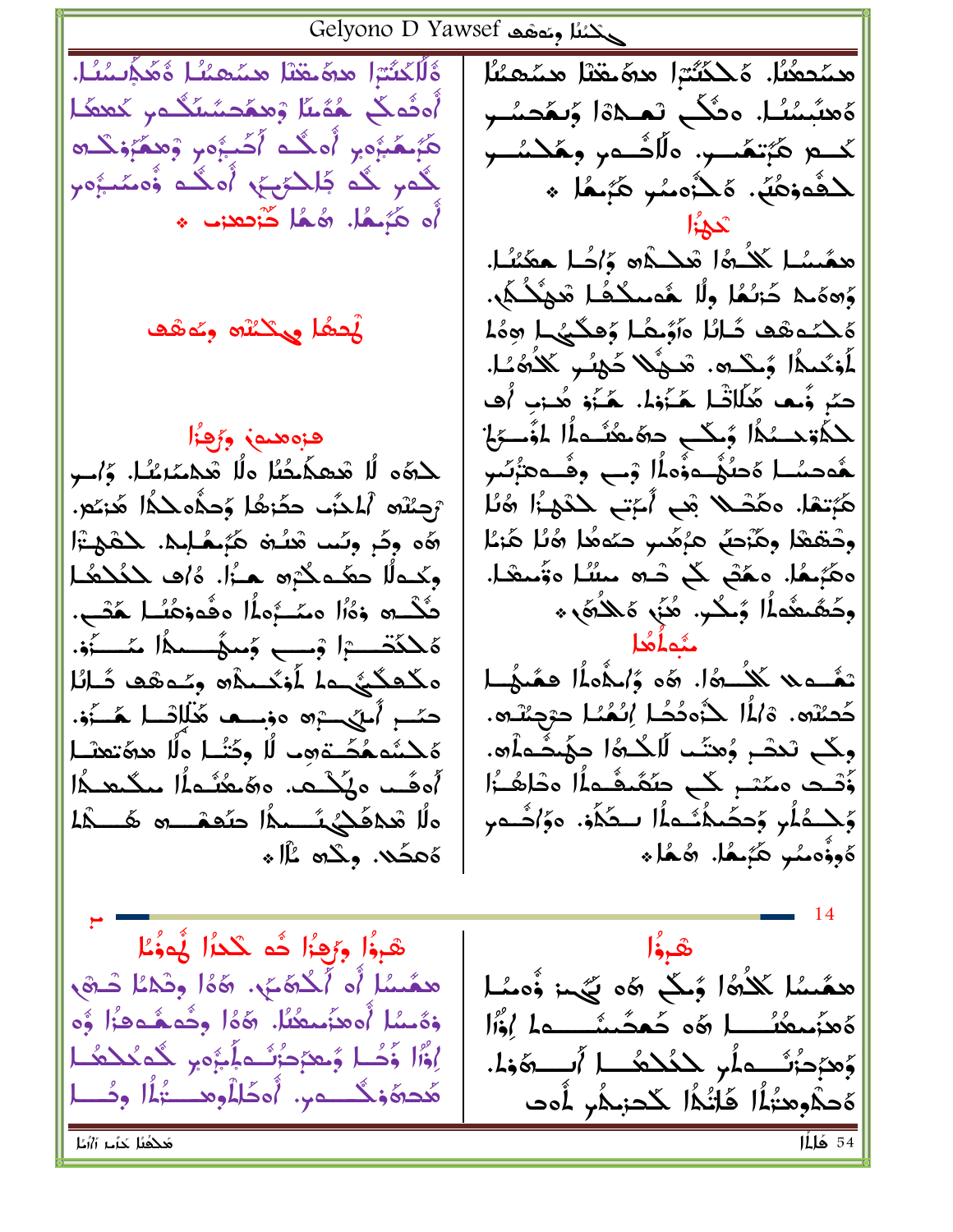Gelyono D Yawsef مَعْمَدُ بِمَعْدِ مَكْتَمَّت لَّاجْدَةُ كَتْتَ جَبْجَتْ بِهِ أَمْاهَٰذِ. وللوذِسُما كُمِهِيهَا وهُـوكُمْ! مَٰٓدُہٗوَحُدُو ٖ مَدۡکِیۡدِکُوہِ ۢ اُو ۖ خُدۡ وَوۡدَٰا إنْهُنَا حسَبِلُما هِھُڪَا مَعَقَــزُما لْحُلُّهُا وَّه هُــهكُرُا إِنْعُنُـا أَه رَحِسُـا *أوْمُلُ*ا هُسْكُدْهُ. حَبْ وْبِ هَخَّزْلُهُ! هَقَّدًا مَعَسَّكُمْ مِنْ شَهْشَوْاً وَهُ وَّاسِّكِ بُنِ كَمَانُكُمْ هَٰكَلاَهُ لِهِ تَعَلَّمَ وَمِنَا الْمَجْمَعِينَ أَوْمُلَا أَسْرَحِ جَوْمٍ هَٰلَاجُاحِجِجَّٰامُكَلا هَب أُوِنُا وصْحِ هَٰزِعُم هِنَزِحَا. وَأَهْوَٰا وَوُوهُـٰٓا وًٰٮ حذَّہ حَکْدًا هَٰٓ; َمِّنَ هُـُـٰٓ; لَهُ عَلَىٰهُ أَنْ أَهُ ألمعكسه تمكشا كسع أسأشا وَْوَهُدُوا هَكَبِ أَ تَكْتَبَلَ أَو أَ لَمُعَاَّشَا وَحِدُّهِ حَــٰهُا أَحَهَّــبٍ. هَنَّــه كَــب ولَّا وْحِذُهِ حَـــدًا وْمْحَهّْنُـــا. مَّنْـــا وِلْا تَكْمُدِهِ. هُنْدُ هُو ولًا هِمُحَسَبٍ. أَو مُعطِّيحٍ. مُعبًا ولًا محمَّحُـبٍ. أو مُعبًا هُنُــه ولًا تــــ90 حرّهكــــدًا ذُكـــدًا وِلًا هُوْا حِزْمِكِمًا ذَحِكًا أَو مْتَيْحِفٍ أَو ەَحْبِىكْــدا ەكْــزلَمْدا. بْمَـــ ھُوْئَــا هُزكَـــلا. عُــوهُـف كَــابُل حَهُبَكُــولُمْ أَو عَاهْدُ وَحَكِّيثُمَاْ الْأُشُورِ ٱلْمَدَّى. كَتَرَ أَكْسِبُومِ عِبْزًا. كَلِمْ وُوهُدُرًا أَو كَحَلَّا وُوهُـزًا أُف ثَـعـُلا وفَوكُـُـلِ هَٰتَــلا مَنْزَحَهُ! أَو قَكَنِيَ المُعْقَلِكَ وَ قَدْ دَّئِكْتُمْ. وَكَرِ بِهُو دُهِ هُكُوَّهُدَ مِوَّا وْحِنْتُمْ». أَمَّا تَعَلَّا وَهُيْتُهِ خَيْاً أَجْدُه لأه بصفة لمرؤهأه ممتحنه المك أَه كَزُوسْيُو هُيَوْهَدْوَا. لَاسُلْ وَكَلِمْسَا هُ/هَـــز. وُ/حَنُــا هِهُا حَصــبِ هُوٓا ﴾ُه هُـزُّهِ صِدًّا هُـوَزُووُيُـا أَنكَـعِـوَا أَو أَهْـزَوَا. وضَّـٰهٗاً. ەھَنُّە ۋَارۡهُـُبُّـَ تَـۡصَبِ مَنْصُـٰلا أُمَرُوْحًا هَمَا هَاْا أُحَمِّ أَه يُرحِكُا. أَه فَانْــــــماْدب. أَمذَنْـــــا ٱلمَـكـــــــرَلَىٰ هُلسُلُ وهُسرُه كُلُّـــهِ ﴾ًا يُوهُـــه أُمرُضٍ. هَنْ مُمْأَنب هُنُـه وُلِمْسْنب هِنُسُـٰل أَسْرَوْحًا ﴾ لَمَا أَمْنَى الْمَدْرِ الْمَرْكِينَ أَحْبَدُواْ مِنْ الْمَدْرِ الْمَوْتِدَةِ مِنْ الْ هدَّـــــــداً. أَحدُــــد أحــــدا فَائــــا وْهِسُووْ لِلْأَمِكْمِينَ أَوْ هِجْبَتُنَا الْمَقْبَحُوا. ۇچلەمگىملەت. ەھَتُم ھە مِمَكْت أَبْدَٰلَـٰـٰ ۖ أَه ۚ هُـَـــٰهُ وَٰٓ ۚ وَٰٓ وَٰٓ وَٰٓ وَٰٓ وَٰ أَههَٰلا تَعفُمْأَصِ. وَضَ حَقَّلًا وَهُكُب حَدُّه كُم أُمِّصٍ. هَٰننا هَهُ أو هَسَكَعَلَاتِهِ أَمَا كَــرْلَا وُهِـهُوصُبُــل وُمَا فَالْسُولُمَ صِبْ. ەۋاسىر شكىب ھۇس ھۇاڭىغ أَمنَعَــــلَا وَحَاهَـٰلَاتَــــب أَه وقُــــووهَنَب كْرِكْـــماْ حِدّْهِكْــدا هِكْبُــْـمَــاْ لْل هَذَهِ دَمَكْتُهُ حُمْدُهِ حَدَمًا هَٰهُ مَمْلًا. رَجَّـه\$ وِلَمِيكُـهِ! كَخَائَـهِ لَهُ هَي إِوْٱلْ لًا أَصنَكَ وعُهِكُمْ كُبِ قَالَهَ أُبْرَه هُـه وَّدًا وَهرَدَّانُداً وَ ٱلَّا كَلِّهِ كَعِنهَ هُبَ ِاؤُاْا وَٰحُــــا وَۡٮ مَرۡحَزُنُــــــه اِۢ ـِٓءُوبِ. ٱلۡا إِذًا يَحْزَاتِكْ لِحَسَنَةَ مِنْ الْمُحْمَدِينَ الْمُحْمَدِينَ لخيجة انتسلا لخيشت منصوصه هَيُوْمًا. هُولًا هٰدَرَا هِهُ أُوْبٍ وَيَحَصَّلَا همَّزْوَيْكُمْ. أَهْ وِلَا هُجْوَ أَهْ وِهُعَضُلًا مَحْدُمُا حَرْء ٱلْأَمَا 55 هَل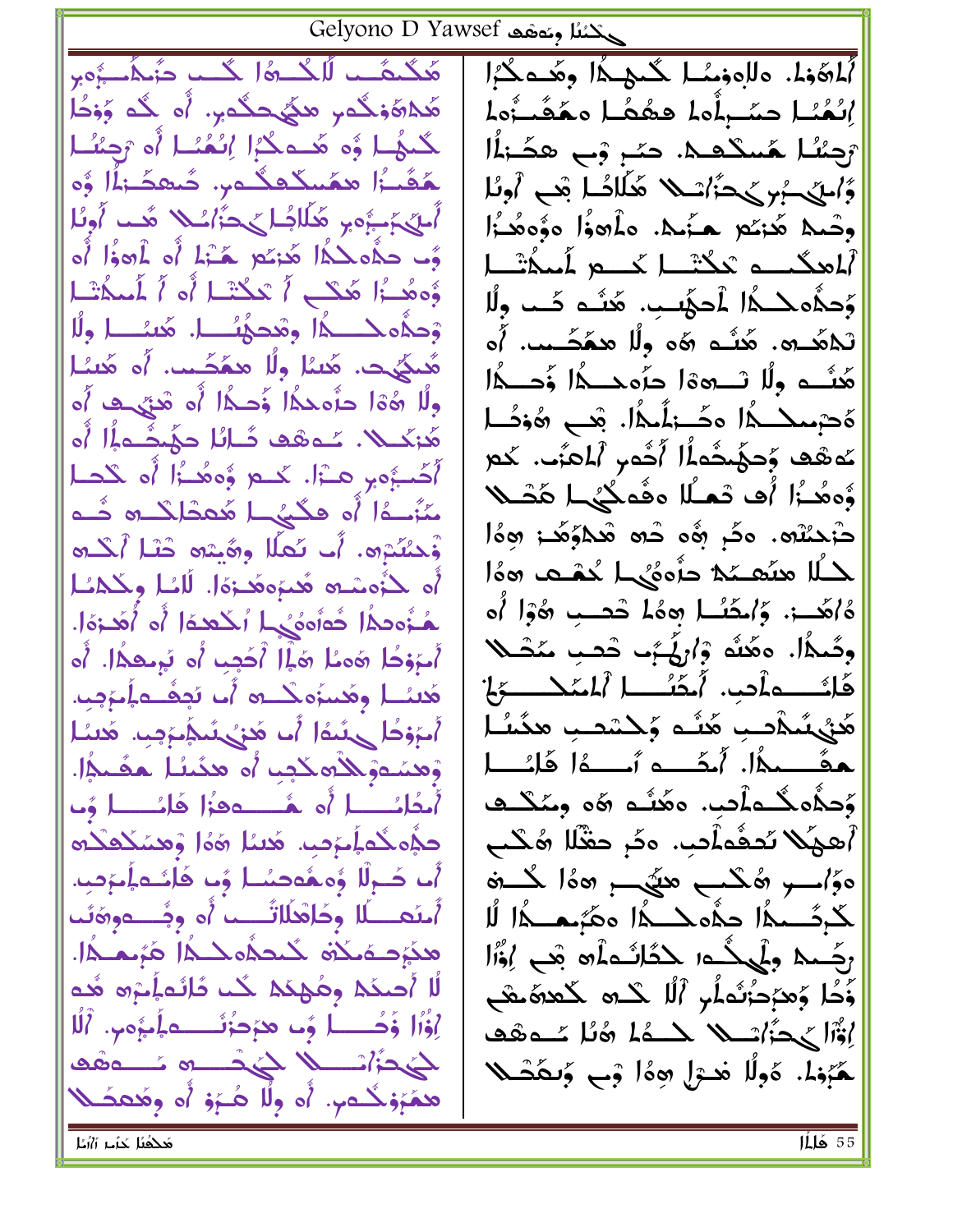Gelyono D Yawsef مَعْمَد بِهِ لِلْمُنْكُلُومِ وَسَلَمَتِكُمْ الْمُنْكُلُومِ وَسَلَمَتِكُمْ وَسَلَمْتَه لَّكُمْ ثُوزُلًا هُمْ هِنُوهُمْاً. هُمْ شَكْعُلْ وُه لحنٌدوُنُا هنُدهُرابِه حيكْسًا حسْكَمًا. لَكْتُبِ الْعَيْبَاءَ مَكْنَ وَالْمُحْسَنَةُ لَلَّهِ الْمُحْسَنَةُ لَلَّهَ ولَكْنُا مْكْسِرًا هِهَا كُنْ هُاهُمْ: لَا قعككه حقـْءَا نُودُك ككُــا وُب لْمُلَّعُمِ حَمْدٍهِ ۖ ثَدْتُنَا شَهْلًا مَثَىٰٓٓٓہٰمُو لِمُذَٰىٰذُہُمْ وَاللَّهُ مِنْ مِنْ مَدْمَنَا مِنْ مِنْ مِنْ مِنْدَمِنَ هُزِيَمٍ. حَجِدٌّة كَبِيرُ لِكَيْبًا لَكَلُّهُ! وْالْمَا لِكَينًا لَالحَوْا. أَو أُنَائِلَ أَو هِيعَجزَنَيْرَةِ. مدهًدُنُهُ. كَحِدّْة ݣُدهُ لِكُنا كُزُّه عَلَّ كَتْ جَوْهِكُمْلُمُوْهُ لِمُحْتَالِ كُنْهُ جُوْمَنَا ۖ وثَلا ةَابُل معَمَكْسُــة حَمدُّة كَـــة وضَّـٰه&. أُنْـالُا أَه هنَجكُنْـــرَة. حُــب لْمَمْلَى بِحُبْرًا وِحُكِّفْ هُزْسًا رَجَّاهِ لَهُ . حَذُّه حَدَّمَا مِنْ الْمَحْمِدِ لِلْمَحْمِنِ مَهْدَا مَعْ مَاءِكْمِ أَهْ ةَامًا وَهِ كَحَدَّاتِكَ وَعَزْهُدُوفَ هُنَّاهِ صَحْعًا وضَعِيهِ. أُنائل حَجَّةُ مِنْ وَهُوهُدِهِ إِبُل. حُحِدَّة كَــــة لِمَـنُــل وَّنُــل هَوَٰت مَا هُنَعنا. حَبْ حَذِّه خُماُءَةَ لِحَينَا أَه وَتْنَسْسًا. ةَ/مُا هُسْبِ وُسْسَدَهِ أَأَيْلا إِمُا. وَعُنُا وَٰحًا وَٰاٰوَعُتْاً. أَه أَنَا هُدمشحعَنبْ إِحَا كَحِدُّة كَمِــــة بِهُمِـــزُا وَفُزُوهَـــة أَمَدْتُــا. حُتْحَذُه كُـــمأْتَرَةَ لِكَتْتُــا أَهْ وًا معنَّ السلام لِمَسْل وْالله معْلَمَة مِ هُزُوهُـا وُٱحعُزُانَـــلا لِهُـزِـلَٰنـَا أَو أُنَا أَو سَكَّةُ أَلَّ تَكْتَبَا حَبِيكُمَّا وَجِمْلَهُمْ الْمُحَمَّا ضُمِيحِثُو أَسْتِكْمُلُل تَحْتَبَلِ حِزْوَجِجُلٍ أَو ەكسىزلاملا ھۇھىسمھە ھىھىئىب. هَٰىحًا وَحِدًا هَٰءهُدِه مَا هَٰىعَىنَا. مَبِ كَحِدَّة كَسِيرة لِمُنْسَلَ أَوُسِكُمْ وَهَبَّسِهْل حَدُّه جُدمًا مَرَةَ الْمَحْسَلَ أُوحِكُمْ أَنَّهُ حَرَّمَهُمْ وهُكْده هُهَكَد إِنَّا. كَمِ أَهَّـٰةَ هِـَ لَّا وَّه هُكْتَرَه مَا هُعَدْنَا. أَه هُدَّه لَا مُا هجل إِنَّا وْامِسْرًا أَنَّــهِ. خَحِذَّة كَسْخَة هُمْوْنُا وِسُأَرُبُلْ هُبِحِيْهِ كُمَاِّيَوْهُ بِهَيْدَا بِّهُنَّا هُيجُّلًا وَبِي مِعْمِعُلِ كَبِيهِ جُثِهِ. أَه سِنُوَا أُوكِيضًا لَكِيمَ أَضَٰوَ. أَوْ أَبَلَ ة/يُا لِحْسِنَ مِنصَّعَ إِيَّا. حَصَفَّة كَسِينَ أَبْكَرَهُ مُا هَيَعُـزُلُ. مُـب حَيُّوجُـمأَنِّرَة لِحَمْلَا أَ يُبِتقَا بِهُنْمَا أُولُوصُا أَبْكُنَ وكَتُــا بِكَيْـــزُا وِيُـــتَوْصَبُو وَيُشْـــدُا الضررَ هأ مكَ مِكْمُ مَحْمَدَ الْمَعلَمَ أَ لْمَنْعَمُةِ هُ/فَ لَكُنْكُمْ كَاهُ الْمُمْلَلُ إِنْعُنَا. حَبَّ حَذِّهِ كَـْمَأْجَرْهَ ۖ لِكَـٰتِكُـنَا. أَه حُحِدُّة كَـده ۖ وكُتُل بِهُـبُـٰا. ۚ وَٰالُمْ لَكَحَبُرهَ أَمَلَ كُنْ أَحَزَنَهِ وَ اللَّهِ الْمَحْسَنِ اللَّهُ وَ اللَّهَ وَ اللَّهَ هُيْبِ إِنَّا. حَحِمّْة كَسْنَة وِكَتُمْ بِهُسَزَا حَدُّه جُملُحَ مَ الْمَحْسَلِ لَمْ يَحْقَلُ فَلَمْ يَخْفَلْ لَهُ مِنْ الْمَسْرَاتُ الْمَرْوَاتُ الْ هَكُلُّ: بْعِي حَتَّوَهَا هَبَيْعًا فِي. كَرْ وَبِ أَه أو هَادَتُوهَا هَرُحِكُمُا. أَحتَعَلَا وَٱاللهَ كْتُرَا هَنَّتْ ةَالْمُلَكْتْ شَاهْفْ دَّابُلْ هُـعْ أَه هَٰلَاحُـا. هَنْتَعَبْدُه سُوْعَهِ أَه صَٰلَٰل هُنمُنَـٰمُا. أُوهَنَـٰع مُـا هُزَجَـٰلاَ أُو مُـا كْحِدّْهِ حْـِدًا هِ/ْهَــز. هُيْبِ إِنَّا أَهْــا هُدَءِهُدَ أَه صُل هُجَيءٍ كُب حَذٍّهِ حَكْمًا

مَحْمُعًا حَبْء ٱلْمَا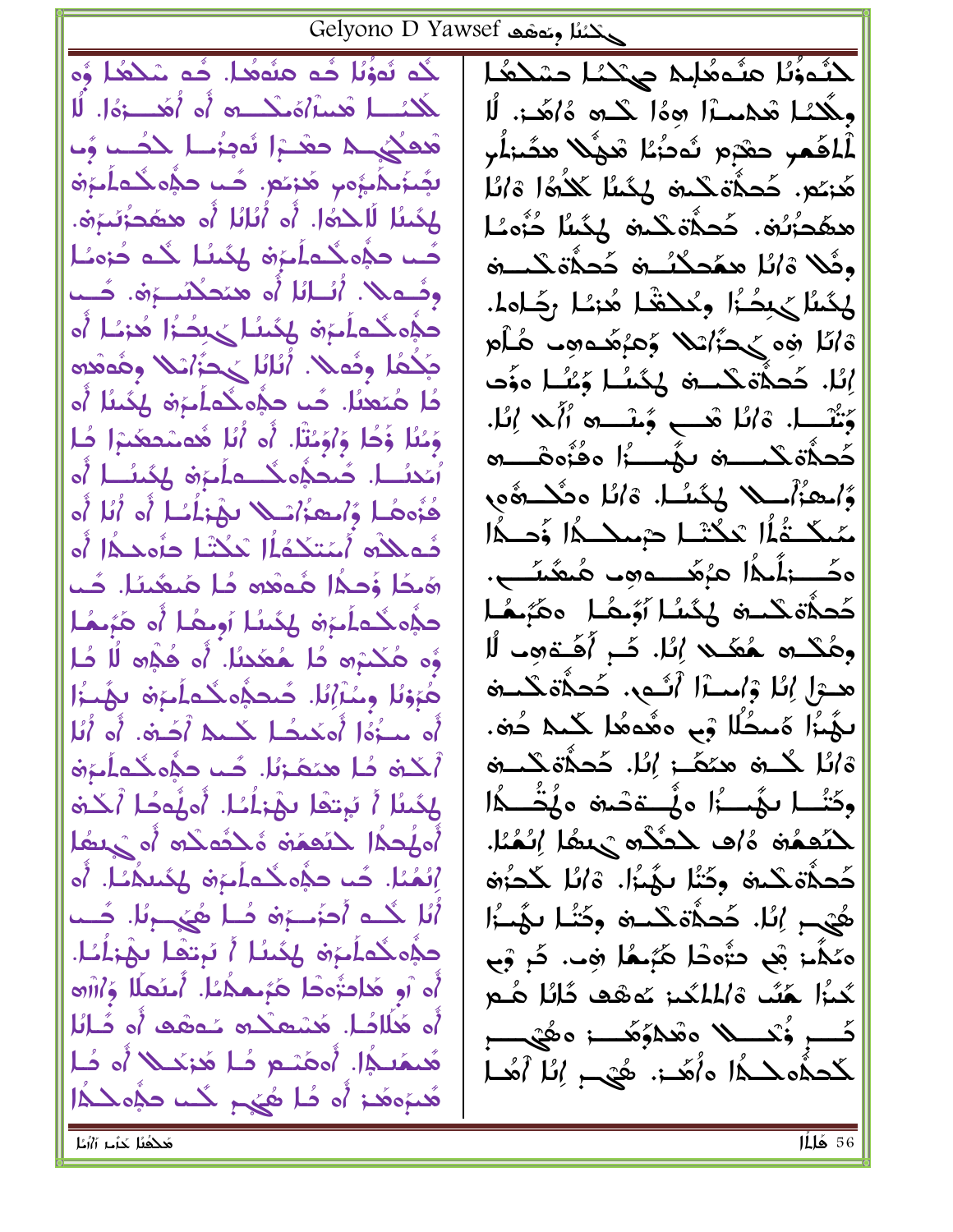Gelyono D Yawsef مَعْمَد بِهِ الله أَه فُاهَدٍ. فَـا هُيَــِ مَا كَفِي أَهْـا أَه ة/هِدْا لِحْتَى كَلَاثَهُ! وَإِسْلَابِ هِمَكْتُ أَهْلُوا أَه هزَجِئْسُمَا وأَكْلَوُا. أَه صَلَّ لكَّده هزَّجِئْتُـبِدًّا. هُ/ف هِمَّجَـبِيب إِنَّا معَصَسُل كُـه أَصِرُّا مِعْبِسُلٍ وَذَٰلِكُلِّ لْكَحْزَا هِمُسُلْ وَحِدُّءِحْدِ. هُيْ إِنْلَ حَدَّدَمِينَ مِنْ الْمَحْرَمَانِ مَنْ الْمَسْرَبِينَ مِنْ مَنْ الْمَسْرَةِ مِنْ مَنْ لَحْصِبِ يُعَامَلُهُ الْمَسْرِيِّ بِمُسْتَكَرِّ الْمُسْرِرِّ بِمُسْتَكَرِّ وَٰدُّعاًا أَن يُحصُّل أَن يَحْسُل هَـرْوَا أَنْ أَن لِمُعِكْلِ هُعِمَّكُت إِنَّا جُرُوهُـٰٓ;ا هُو صًا معمِّصَسًا لَكُمْ وُوهُدُوا وَوَا وَحَمْدًا وَحدَّ:هْحبِ. أَحمُـا وْاهَـ: أَهِ أَهْدُـا حَفَرْهُمِبٍ. فُءو قَدْرَكُمُ لَلْهُدَيْنَ أَه هِمُحِسًا. هُيْمِ إِنَّا كُتْبِ هَيْجَلًا وَجِبًا همُحسًا. قُبا هُيُبِرْنَا لَحْصِبِ هَيْصَلَا وؤَسِعًا شَاهِتْزَا حَقَنْتُنَا ةَهَجَّسَتَ إِثْلَ تَبْعَٰلَ وُوَفِّـهُا وَا ثَـْ0َعَـٰٓرَا ۖ مَعَـٰئِنًا. أَوضُلَّا وْبِ لِكُمَّدٗ! وِثَلادَى لُخُّدُا وَهَنْدِ. همَحُسنًا ۚ ذُه مَدْا وِثَمِهِ ۚ أَ هُتَٰذًا. رةً و حَده حْصبِ ضَرِ مِحْرَمُنْ لِمِمْ هَـزَا وهُدَكَرِكُلُهُ شَبْنُهُ وُدَعْلِهِ أَكْمِي أُدَكَّت حْصِبِ. هُيْبِ إِنَّا خَصْبِ آمِنًا مَحْشَمْاً وَحَزَا هَٰٓٓٓٓہٗٓامٗا ٱخۡمِید کَل ہُیۡہِنَا ۖ کُحبِ ودُكْــــة إِنْـقُــــدلَمْا. هَـمْـمَّـَـــــب إِنْـل أملًا عَالَـــا هُــكَـــا هَــْــا وضّــاحَــه أَــا إِنْمُــوَإِلَى أُوضُــا مَمَّضَينُــا كَـــب هَبُعِمَا. هُيْ إِنَا حَصِبِ هُءكُنَّمَا ستُسَمَّاسِيْرُو، وَوَوَّا وَكُمْسُلْ لِكُنْسَلْ هُزئِــــم حذْهكـــدُا. هُمحَمَّــــب إِبْل حَمْزَهُمِي. مُا هُيُجِرُلُ كَمِي هُءمُنَيْهُ! لْمَلْتُوْصِبِ 60 لْمُعْسَدُهُ | وَلِلْكُلُّةُ | وَهِ هُزِيَعِ حِذْهِكُمُلِ أُوصًا هِمَجَسِبًا لَكُم هَيْبِكُمُ وَحُكِّشًا. هُيْبِ إِنَّا كَحْبِ مَكْرَمَوْكِ هَٰهَا أَه هَكَيْحُطْ. وأَخْذَهُ اسْلَ ئَــدَوَٰا وِخُــدمِنُوْلاً وَهـــلاً وَهكـــا هَه أَه كَبِحُرَٰا وَا عُكَفَّامًا. فُاهُكِجِرُا لَكَحِبِ أُهڤَىزمُـــا. ەَھمُكَـــىب إِبُّا ـلُاھُـــابُّا دُّدؤا وُدهَهُمْمُنُلْ حُسُرًا وَدْهُنَا هَكْنَا ويُمسُل وثُلا. وهُا تَعب أَرْبُضُت وَهِهَا وَهِمًا. أَوطُ هَمَّحُسُلُ كُم كُنْعَم ة/لملئسب هُيْمِ إِنَّا كُتْبِ هَجَّزَتِهَا أُهكُمْ هُمْعُمُلُ وَثُمْلًا. وْٱخْصِبْ ؤُوُّبْ أَه وتشَّــا أُـــــو وتَكْفَــك بْحَــى هَٰلَاحُــا. لِمَنْسَدٍ. قُلْ هُيُجِرُلُمْ كَلِّصِي هَجَذَهِ الْمَرْأَ وَالْ تَشَا بُءو حَكْفَنَا هُده هَٰلَاضًا. أَه ضَا همَّكَـــد إِنَّا لِكُـدِهوُّا وِتْبِ أُوهَّـدَا همَحُسْنَا لَكُمْ نُمْحَوْا وِهُدْ مِنْتَهِيبِ وَ كَتَبَ 10 مَرَبَّكَ لَكَتَ. هُيْ إِنَّا ہُکُھ گُب، دُا ھُہُجِنَا کُصِبِ ھَـٰٰہَا لَٰا كْحب هَــدُا لَا هكْـسـدًا كِنْسَـد فَكْسِكُا. وْلِحْتَكَةْ هُمِينًا سَكْنَا حُدْ هَيْحِلًا مَكْمُا كَخُلْطُا. هَعْهُكُسَ لْحَكْفَـا. أَوْ ضُلَّا هُمُحُسْنُـا لَكُـو هُنْهُـا. إِنَّا ۖ كَخُصُّوّٗا ۖ وِثَلا وَّرَجُا هَαهُ! هَنْصِ وضَّملاً. وُأَضَّلا وكُنَّفها كُلُّهُ الْأُوْمِ أَه

مَحْمُعًا حَبْء ٱلْمَا